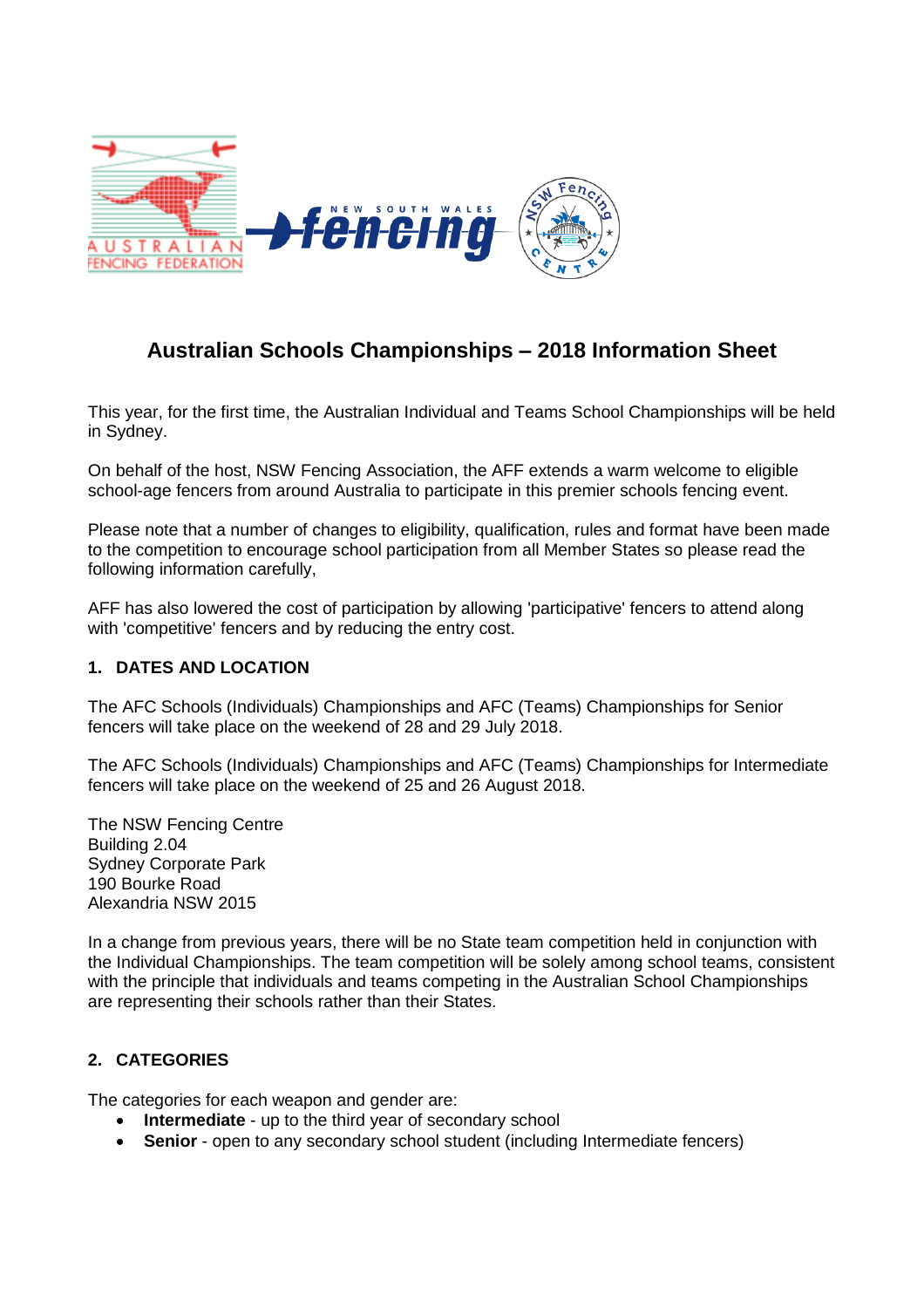# **3. ELIGIBILITY**

The AFF has agreed that entry to the Australian Schools Championships will be open to both 'competitive' and 'participative' fencers.

For example, Junior Registered fencers in NSW who are 'participative fencers' and usually fence only in NSW schools competitions can enter the Australian Schools Championships if they qualify. The AFF will use the current junior participative membership criteria for each Member State as the qualification for entry.

## **4. INDIVIDUAL ENTRIES**

The individual competition timetable will be arranged sequentially by weapon so that individual fencers can nominate for one, two or three weapons.

Round 1: Expressions of interest will be invited from each Member State two months before the competition date. Member States will be requested to submit a ranked list of individual fencers per weapon and gender. This list should include the names of all fencers who wish to nominate, without limitation on numbers but subject to any selection criteria used by Member States. States will have one week to submit expressions of interest. The AFF will initially allocate spots equally by number among the Member States.

Round 2: If there are vacancies due to there being low demand in a particular category, more spots will be allocated to those Member States that have high demand.

The AFF will use its best endeavours to allocate individual spots equitably among fencers from each Member State following these objectives:

- □ Maintaining equity among Member States in terms of weapons and gender in proportion to the demand from Member States for entries;
- $\Box$  encouraging participation and maximising the opportunity to fence.

## **5. TEAM ENTRIES**

Team entries for each of the Senior and Intermediate school teams competitions will be determined by a series of nomination rounds which will commence two months before the competition is held. Each Member State is responsible for selection and nominations on behalf of schools in their jurisdiction.

Round 1: In the first round there will be spots available for 12 teams in each weapon and gender category, subject to a maximum of two teams from each Member State. States will have one week to nominate entries in this round, including the names of team fencers.

Round 2: If there are vacancies after the first round (if some Member States do not take up their quota) these spare spots will be offered to other Member States until all spots are filled. If there is more demand for spots than are available, the AFF will allocate spots pro rata according to State membership numbers.

Round 3: If there is a low uptake for any particular weapon and gender category, the AFF may make more spots available for the team competition in another weapon and gender.

To facilitate this process, two months before the event Member States will be asked to provide a ranked list of all school teams that want to nominate (notwithstanding that the initial allocation is two teams per State). Based on the AFF's understanding of potential demand per State, it is highly likely that Member States with high demand will be given more than two team spots.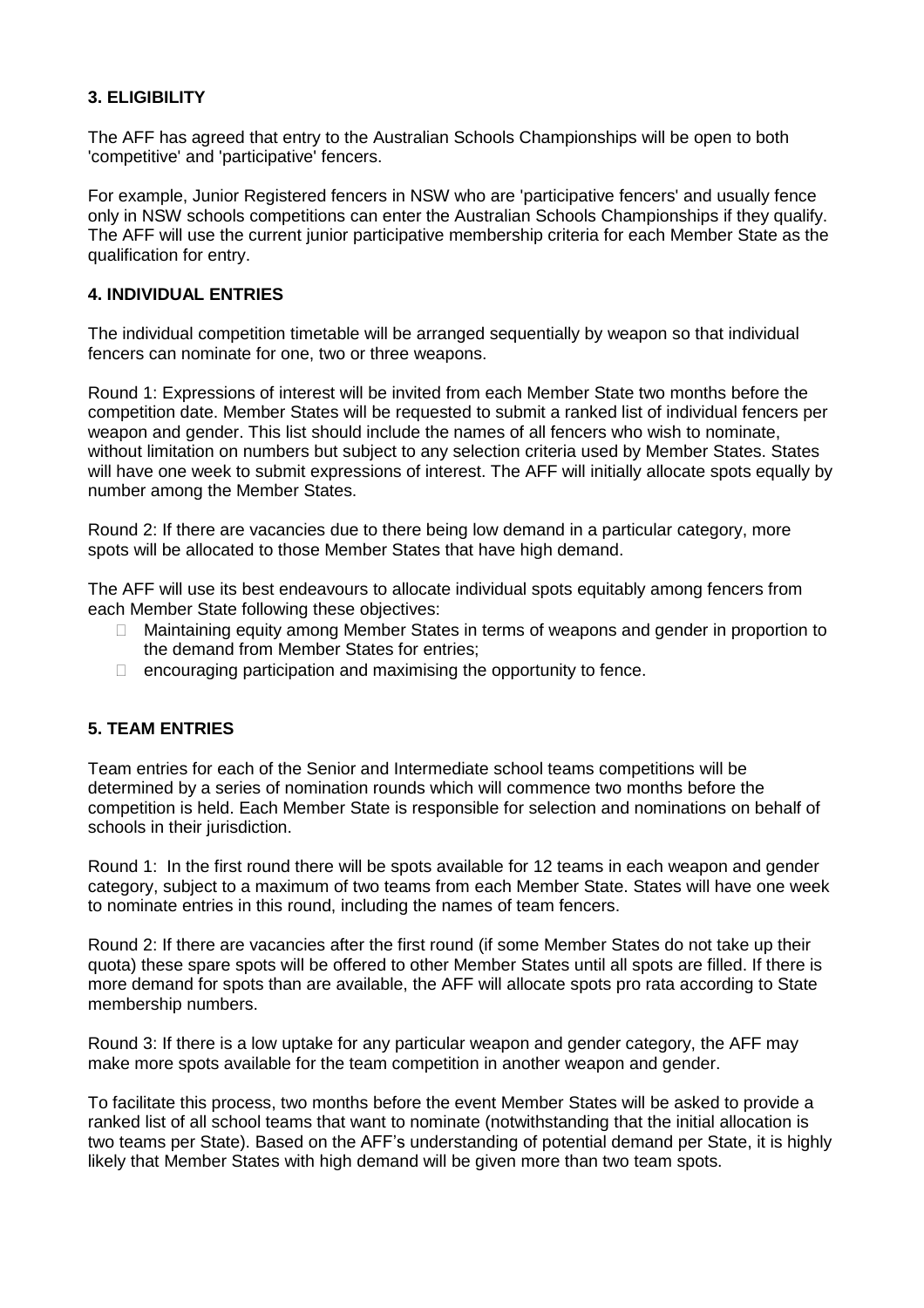The timetable will be arranged so that fencers can compete in their school's team in one, two or three weapons. A school team must be comprised solely of fencers from that school.

## **6. FORMAT**

The format of team and individual competition will to some degree depend on the number of individual and team entries. The following formats are indicative and may be changed at the discretion of the Tournament Management Commission and the Directoire Technique (with AFF approval) once final entries are known.

#### **Individual:**

Two rounds of pools (bouts to 3 hits in 2 minutes) with no direct elimination round. Final placings to be decided by the overall results from pools subject to a barrage for medals if required.

#### **Teams:**

One round of pool matches. The format of pool bouts (hits/timing) to be decided when entry numbers are known. Pools to be seeded based on individual results. Placings will be based on overall results from pools.

If there are only two entries in a team event, a final match will be fenced even if both entries are from the same State. If there is only one entry in a team event, that team will win by default.

## **7. TIMETABLE**

The timetable will be published on the AFF website as soon as possible after entries close and no later than one month before the competition.

The timetable may be varied once final entries are known.

## **8. MEDALS AND TROPHIES**

A full set of medals (gold, silver, two bronze) will be awarded for both Individual and Team events. Fencers who win medals must be present for the medal presentation ceremony, wearing their school tracksuit.

## **9. EQUIPMENT STANDARDS**

Mask - 1600N in good condition with two securing points Under plastron - 800N Jacket/breeches - 350N Glove - in good condition with no holes Sabre glove - FIE standard (sabre glove and cuff acceptable) Socks - long socks Weapons - FIE/S200 stamped Note: Fencers must present on the piste with at least two weapons and body wires.

There will be a Weapons Control check before competition. Weapons Control inspection times will be specified in the timetable. Rusty blades and those without clearly visible FIE stamps will be rejected.

## **10. REGISTRATION**

Competitors must be current junior competitive or participative fencers registered with their Member State in an appropriate category and whose State membership is recorded by the AFF. They must be in good standing (owing no money) with the AFF and their Member State.